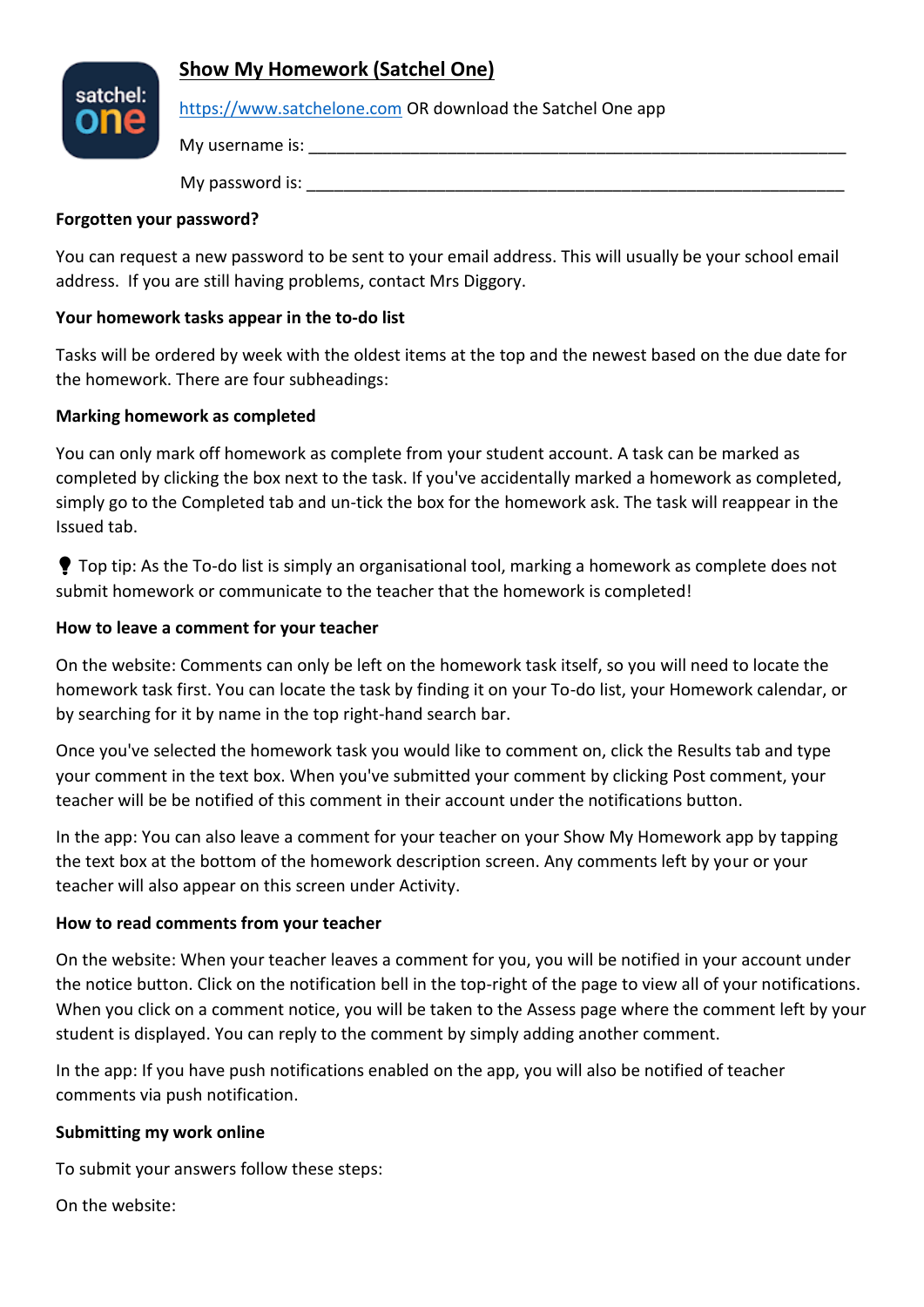#### Go to Submit

Attach any files you need to, for example documents, pictures or presentations. You can choose files from your computer, Google Drive or Dropbox.

Click Submit assignment to teacher to send it to your teacher of your submission.

In the app:

For online submissions you will see a paperclip next to your comment box.

Tap on the paperclip  $\emptyset$  next to the comment box

Select the location for the file, e.g. your picture gallery, a file stored on your phone, Dropbox or Google drive

Choose the correct file

Tap Upload

That's it! Your homework will automatically be marked as submitted. Your message and file(s) will be send to your teacher who will be able to download your work and share back any feedback with you.

## **Student gradebook**

The Gradebook is where you can see your grades and submission statuses for your homework tasks.

The Gradebook will display all your homework tasks by default. You can use either the Homework search bar or you can use the filters at the top to narrow down the homework tasks down by class, teacher, and submission status.

#### Due date

Assignments are organised by due date. You can toggle the assignments to show in ascending or descending order.

## Homework

Click on the title of a homework task for more details about the assignment including the issue date, a description of the task, which teacher assigned it, and how you are supposed to submit it.

## **Status**

The submissions status indicates whether or not the assignment was completed and, if completed, whether it was completed on time or not. Quizzes, Spelling Tests and online submissions will be graded automatically; however, most assignments will rely on a teacher to grade them manually. This means it is possible to have a blank status for completed homework.

## Grade

If a grade has been entered for a task, it will appear in the Grade column for the assignment.

## Results

Click on Results for more information about your grade and submission status or to see any comments left about your task by the teacher.

Top tip: Need to ask a question about a piece of homework? You can leave a comment for your teacher by going to the Results tab of the task when logged into your student account.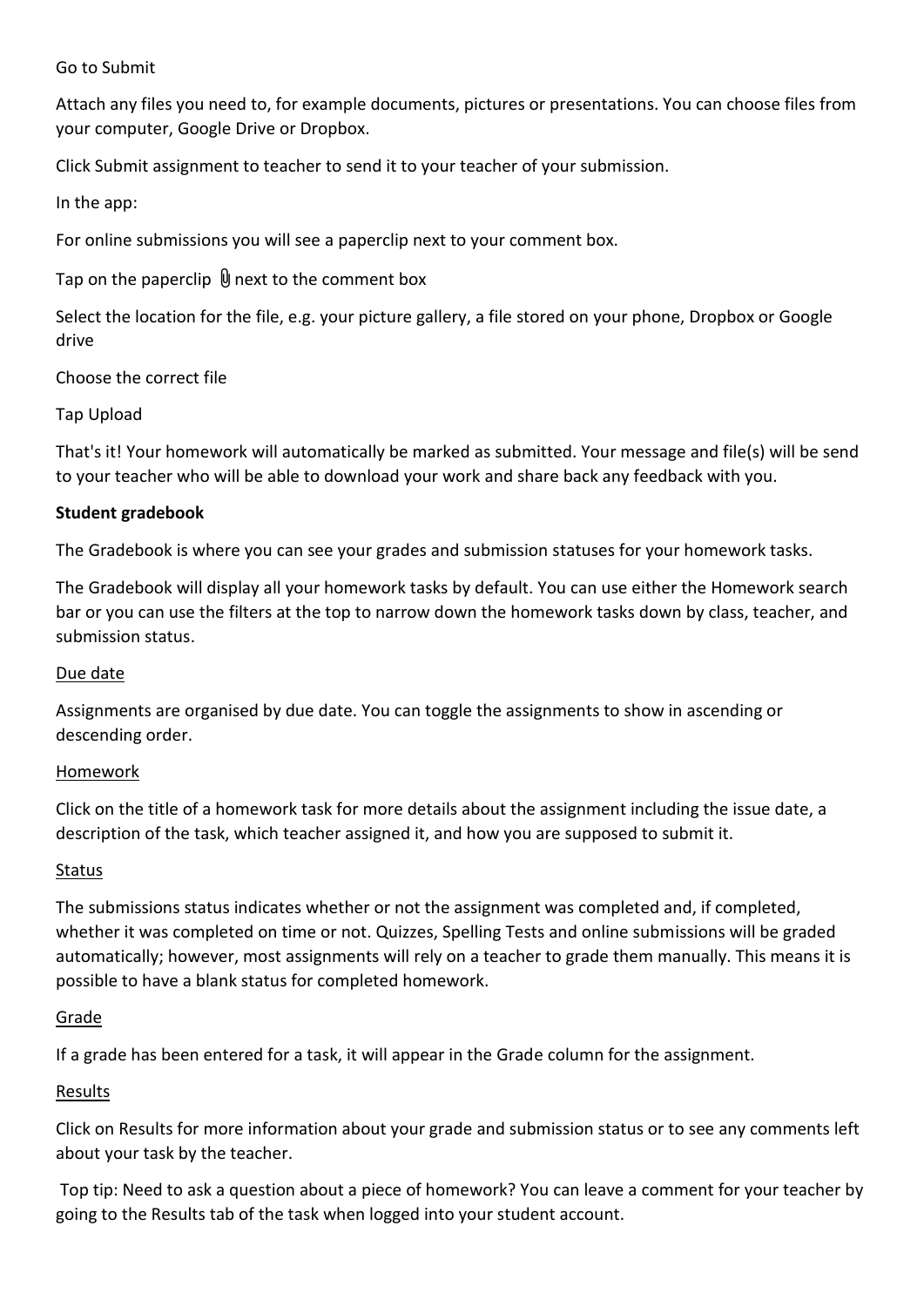

# **GCSEPod**

<https://members.gcsepod.com/login>

My username is:  $\blacksquare$ My password is:  $\blacksquare$ 

## **What is GCSEPod?**

GCSEPod provides you with highly concentrated 3-5 minute bursts of audio-visual, expert-written learning which can help to reinforce and consolidate key GCSE topics. The pods can be accessed on any device -PC, tablets, mobile phones.

## **Forgotten your password?**

Click on the forgotten password link and follow the steps. If you still can't log in, contact Mrs Diggory or GCSEPod for a reset.

## **My assignments**

G

Home

**MY ASSIGNMENTS** 

 $200$ 

Click on the My assignments tab on the left hand side of the screen. Welcome back Dem Logout Return to



Click on start assignment to get learning and complete the activities.



# **Independent learning**

To choose your own pods to learn from (there will be no questions attached to these), choose from the subject list on your home screen. Then find the topic you want to work on. You can also search for topics in the search box at the top of the web page.